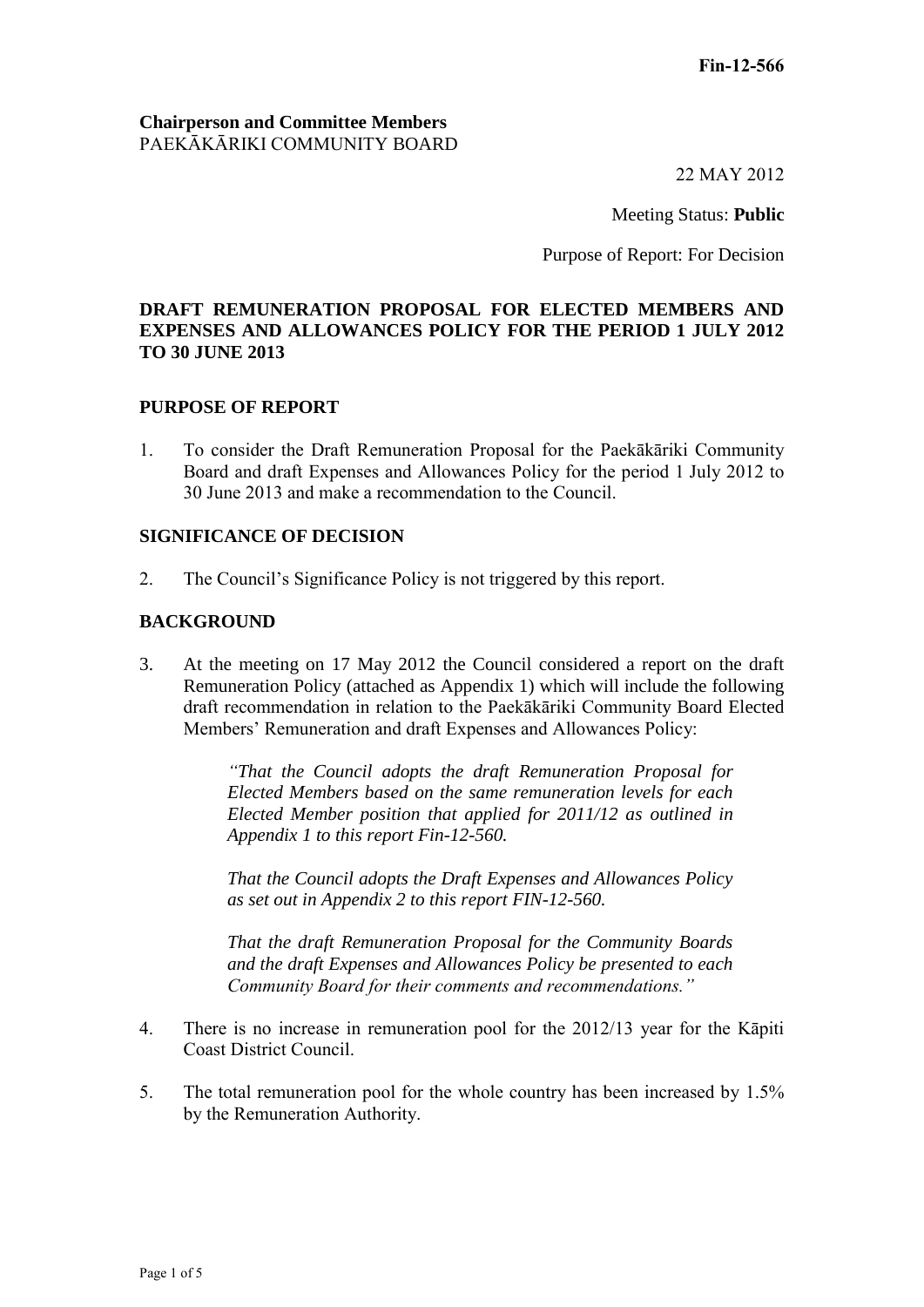6. The factors that determine the relative levels of total remuneration pool for each local authority have been applied and these include the following factors from the 2010/11 Annual Reports:

| Population  | $(50\% \text{ weighting})$ |
|-------------|----------------------------|
| Expenditure | $(33% \text{ weighting})$  |
| Assets      | $(17\% \text{ weighting})$ |

- 7. The impact of applying these factors varies for each local authority in terms of determining their new total remuneration pool for the 2012/13 year.
- 8. The reason our Council is not receiving an increase in total remuneration is that the Council's relativity compared to the rest of New Zealand's local authorities has decreased for one of those key factors which is the level of total expenditure for the 2010/11 year.
- 9. In the 2009/10 year included in Council's expenditure was an item called "Impairment of Assets" totalling \$8.2 million. This was for the design and investigation costs of the Western Link Road which was previously recorded against capital expenditure but once the Government announced the Expressway and the Council was no longer building the Western Link Road those initial design and investigation costs needed to be written back against operating costs.
- 10. As a consequence, the 2009/10 year showed an \$8.2 million higher level of operating expenditure than normal and that higher figure was taken into account when the Remuneration Authority calculated the remuneration pools for the 2011/12 year.
- 11. The total operating expenditure decreased for the 2011/12 year compared to the previous year and as a consequence that has impacted on Council's share of the total remuneration pool for Elected Members.
- 12. As a consequence, Kāpiti's points for the share of the remuneration pool have decreased from the previous financial year but as for all Councils where the points have decreased, the previous year's remuneration levels are being retained.
- 13. The proposed 2012/13 remuneration for the Paekākāriki Community Board is unchanged from 2011/12 and is as follows:

| Paekākāriki Community Board    |               |     |               |
|--------------------------------|---------------|-----|---------------|
|                                | <b>Annual</b> |     | <b>Total</b>  |
| <b>Position</b>                | <b>Salary</b> | No. | <b>Annual</b> |
|                                |               |     | Salaries \$   |
| Chairperson                    | 7,728         |     | 7,728         |
| Member                         | 3,943         | 3   | 11,829        |
| <b>Total Annual Salaries</b>   |               |     | 19,557        |
| 50% charged to indicative pool |               |     | 9,778         |
|                                |               |     |               |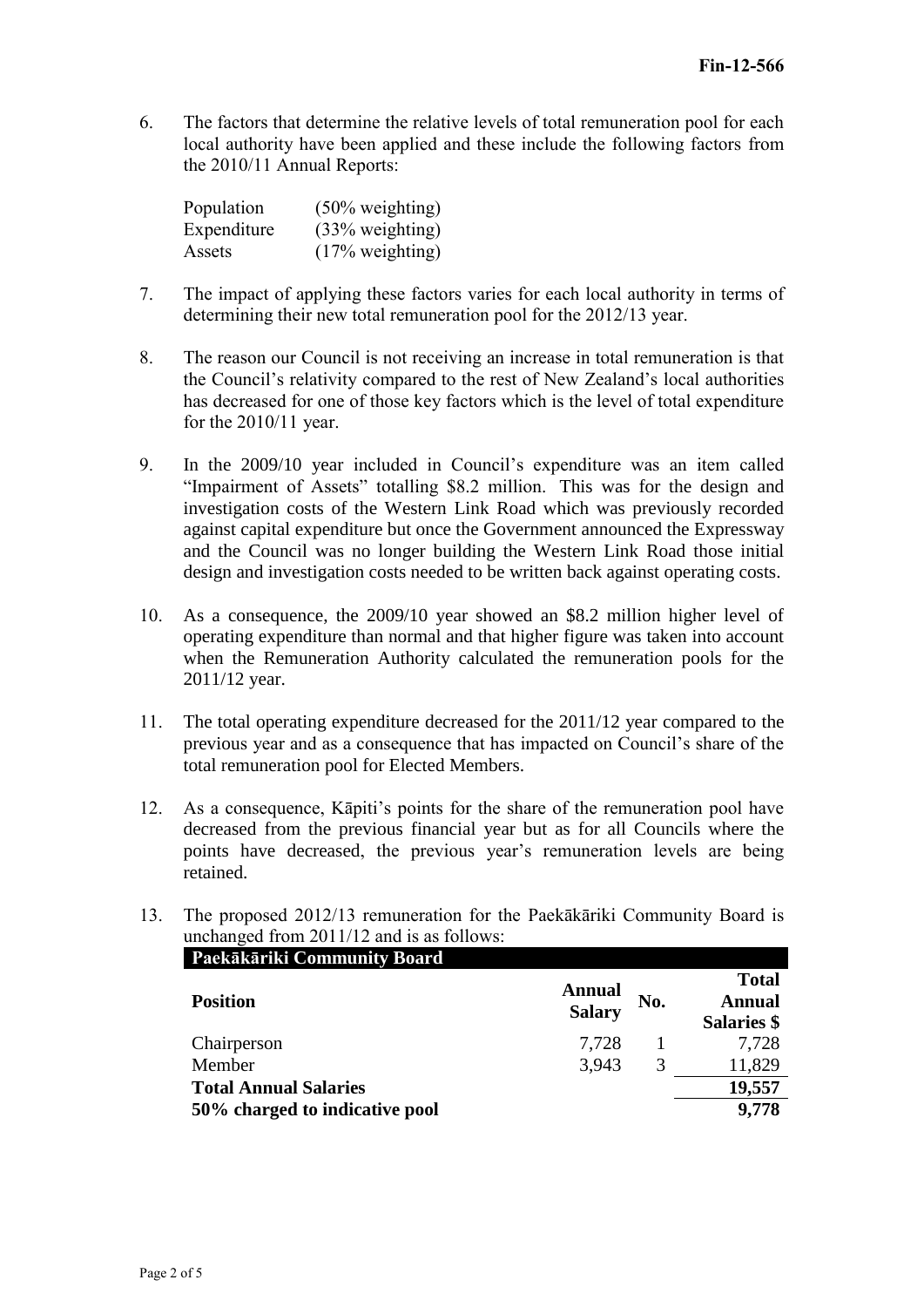## **CONSIDERATIONS**

#### Elected Members' Remuneration

14. Given that there has been no substantial change to the relevant parts of the Governance Structure since November 2010 it is recommended that the Paekākāriki Community Board remuneration remain the same as the 2011/12 year.

### Draft Expenses and Allowances Policy

15. There is a minor change to the Draft Expenses and Allowances Policy relating to the maximum mileage rate as set out below from 70c per km to 74c per km. the new provisions are set out below.

## *Vehicle Mileage Allowance*

- (1) A local authority may pay a member or a member of a community board a vehicle mileage allowance for travel by the member on a day, but only if:
	- (a) the member is not otherwise provided with a vehicle by the local authority; and
	- (b) the distance travelled by the member on the day exceeds the threshold distance; and
	- (c) the travel is—
		- (i) in a private vehicle; and
		- (ii) on the local authority's business; and
		- (iii) by the most direct route that is reasonable in the circumstances.
- (2) The vehicle mileage allowance payable to a member in respect of a day is payable only for that part of the member's travel that exceeds the threshold distance.
- (3) The maximum vehicle mileage allowance payable to a member for the period of this determination is—
	- (a) \$0.74 per kilometre for the first 5 000 kilometres:
	- (b) \$0.35 per kilometre for any distance over 5 000 kilometres.
- (4) In this clause:

## **on the local authority's business** includes—

- (a) on the business of any community board of the local authority; and
- (b) travel to and from a member's residence to the offices of the local authority or a community board

**threshold distance** means the distance set by the local authority, which must not be less than 30 kilometres.

- 16. The draft Expenses and Allowances Policy is attached as Appendix 2.
- 17. The Community Boards need to consider and make a recommendation back to the Council on the draft Remuneration Proposal and the draft Expenses and Allowances Policy at this meeting. Any comments or issues raised will be reported back to the Council for Council's consideration before Council adopts the final Elected Members' Remuneration Proposal for the period up until 30 June 2013 on 28 June 2012.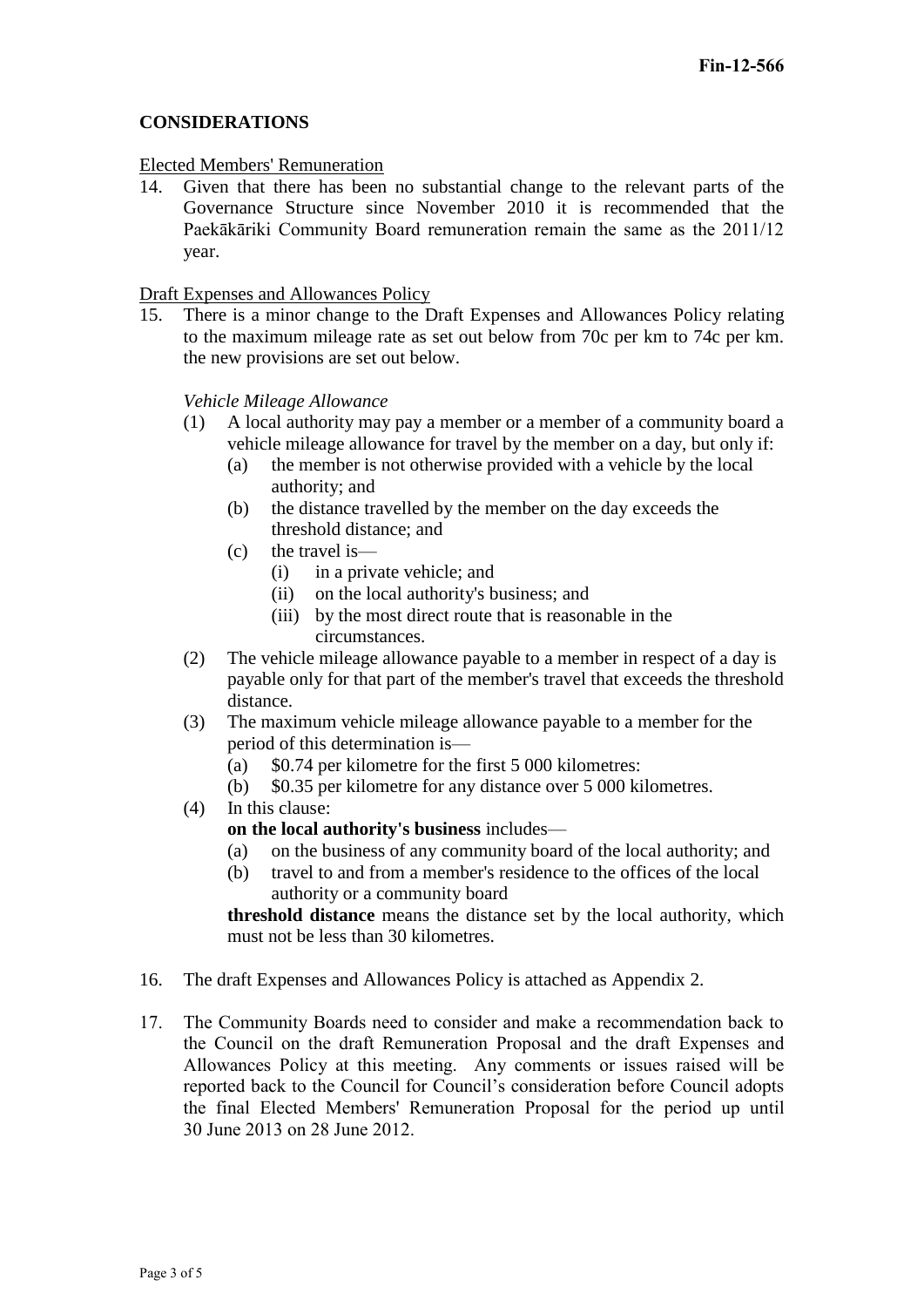18. If there are any dissenting views by any of the Community Boards or the Council they will be recorded and forwarded to the Remuneration Authority so that the Remuneration Authority can make a final decision on the Elected Members Remuneration Proposal in July 2012 for the period up until 30 June 2013.

# **Financial Considerations**

19. For each Community Board their Elected Members' remuneration is funded 50% from each respective area and 50% Districtwide.

# **Legal Considerations**

20. The Council must comply with the determinations set by the Remuneration Authority for this Council in relation to Elected Members' remuneration.

## **Consultation**

21. Consultation is being undertaken with each Community Board.

# **Policy Implications**

22. Once the final Remuneration Proposal is approved by the Remuneration Authority this will be the new Elected Members' Remuneration Policy for this Council up until 30 June 2013.

# **Publicity Considerations**

23. A press release has been prepared in relation to the draft Remuneration Proposal.

# **Other Considerations**

24. There are no other considerations.

## **Delegations**

25. The Paekākāriki Community Board has Delegated Authority to consider this issue. *Reference D.10 in the Governance Structure which reads: Other 10.29 Authority to undertake any other responsibilities that are delegated to it by the territorial authority (Section 52, Local Government Act 2002 refers).*